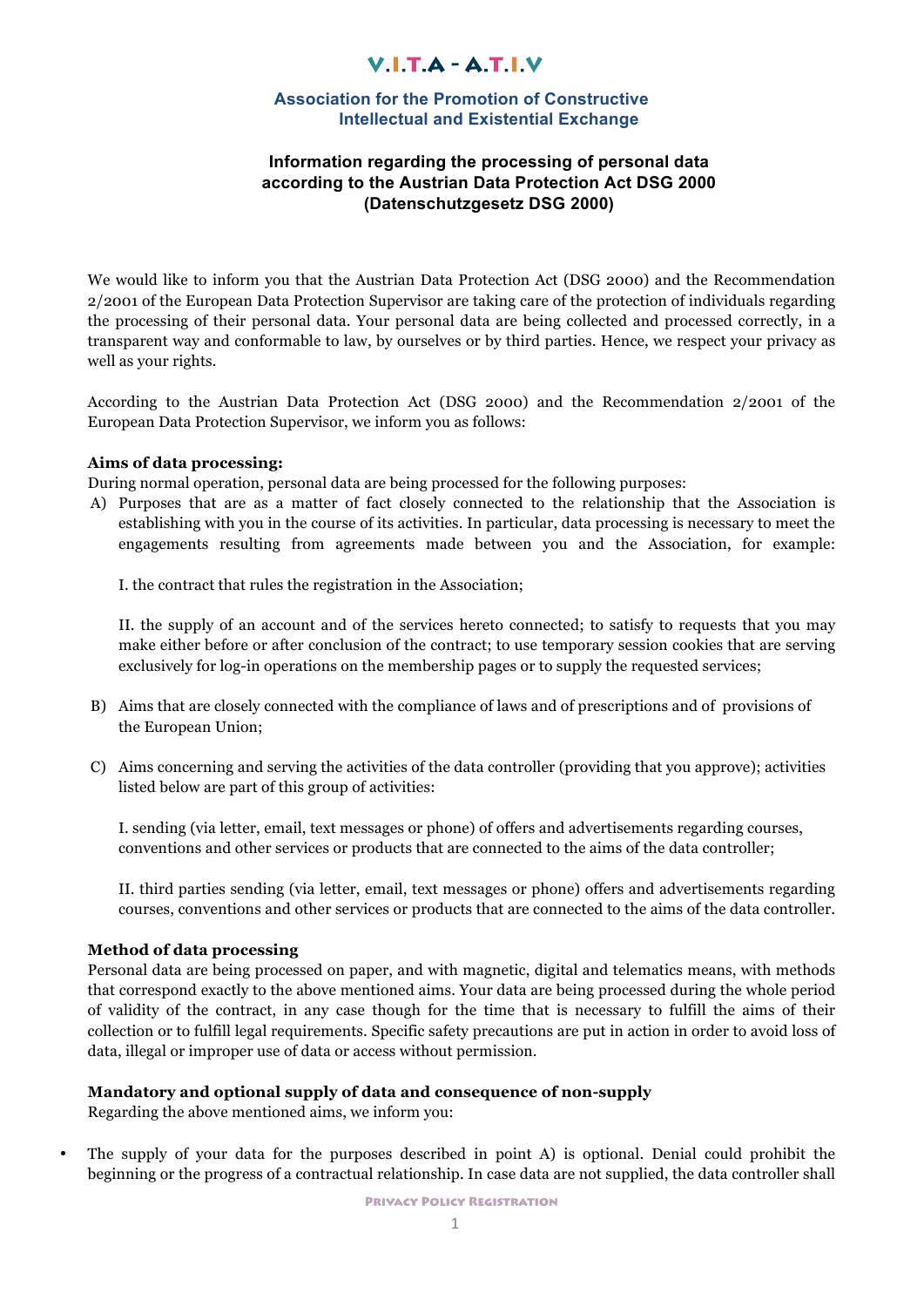## $V.I.T.A - A.T.I.V$

analyze each single case, and this will lead to specific decisions on the basis of the importance of the denied data.

- The supply of your data for the purposes described in point B) is mandatory; denial of supply prohibits the beginning or the progress of a contractual relationship.
- The supply of your data for the purposes described in point C) I. is optional; denial of supply does not prohibit the beginning or the progress of a contractual relationship.
- The supply of your data for the purposes described in point C) II. is optional; denial of supply does not prohibit the beginning or the progress of a contractual relationship.

## **Legal entities or categories of legal entities to which personal data can be forwarded**

Personal data (except those of the above points A. and B.) that you submit to the data controller while asking for admittance or during or after your registration can be forwarded to and processed by legal entities like freelancers or counsellors, banks, credit protection companies, insurance companies, post offices, forwarders and express couriers. The data controller uses the services of these legal entities in the course of its normal activities, unless laws, prescriptions and provisions of the European Union require forwarding to third parties.

## **Legal entities or categories of legal entities as receivers of personal data**

Personal data can be processed by collaborators of the Association or by external personnel, by managers, by members of the Association or by freelancers that have previously been appointed as Responsible for Data Protection or as Service Providers for Data Processing who have been authorized for processing of data. The list of these Service Providers is constantly being updated. The Service Providers are constantly being instructed about legal provisions regarding data protection.

### **Dissemination of personal data**

Your personal data are not being disseminated, unless required by law.

## **Data Controller and Responsible for Data Processing**

The Data Controller is commonly represented by the President and the Secretary of the Association whose main office is in A-1080 Wien, Josefstädterstrasse 60, email address privacy@vita-ativ.org The President and the Secretary of the Association are commonly responsible for data protection. An updated list of persons responsible is available upon specific request (by email to  $\text{privacy}(\omega\text{vita-ativ.org})$  in the main office of the Association.

### **Rights of persons concerned**

Laws on protection of personal data are granting you the following rights:

1. Persons concerned have the right to know if their personal data have been collected (even if not yet stored). They also have the right to have them forwarded in an understandable way.

2. Persons concerned have the right to be informed about a) the origin of personal data, b) the purpose and the method of data processing, c) in case of automatic data processing, the method that is being used, d) the personal data of the Data Controller and of the Responsible for Data Processing, e) legal entities or categories of legal entities that personal data can be forwarded to or that could come to know about them;

3. Persons concerned have the right to have their personal data a) updated, adjusted or completed (if the persons should wish so), b) cancelled, converted into an anonymous form, blocked (if processed illegally or if the processing of these data is not necessary for the purpose they have been collected for). Persons concerned also have the right c) of a confirmation that those to whom personal data have been forwarded are informed about the activities mentioned under points a. and b. (unless this information is impossible or objectively too difficult compared to the person´s right);

4. Persons concerned have the right to oppose to full or partial processing of their personal data a) with good cause – even if data are being processed in line with the purpose of their collection, b) if data processing is being done for advertisement, direct sales or market research.